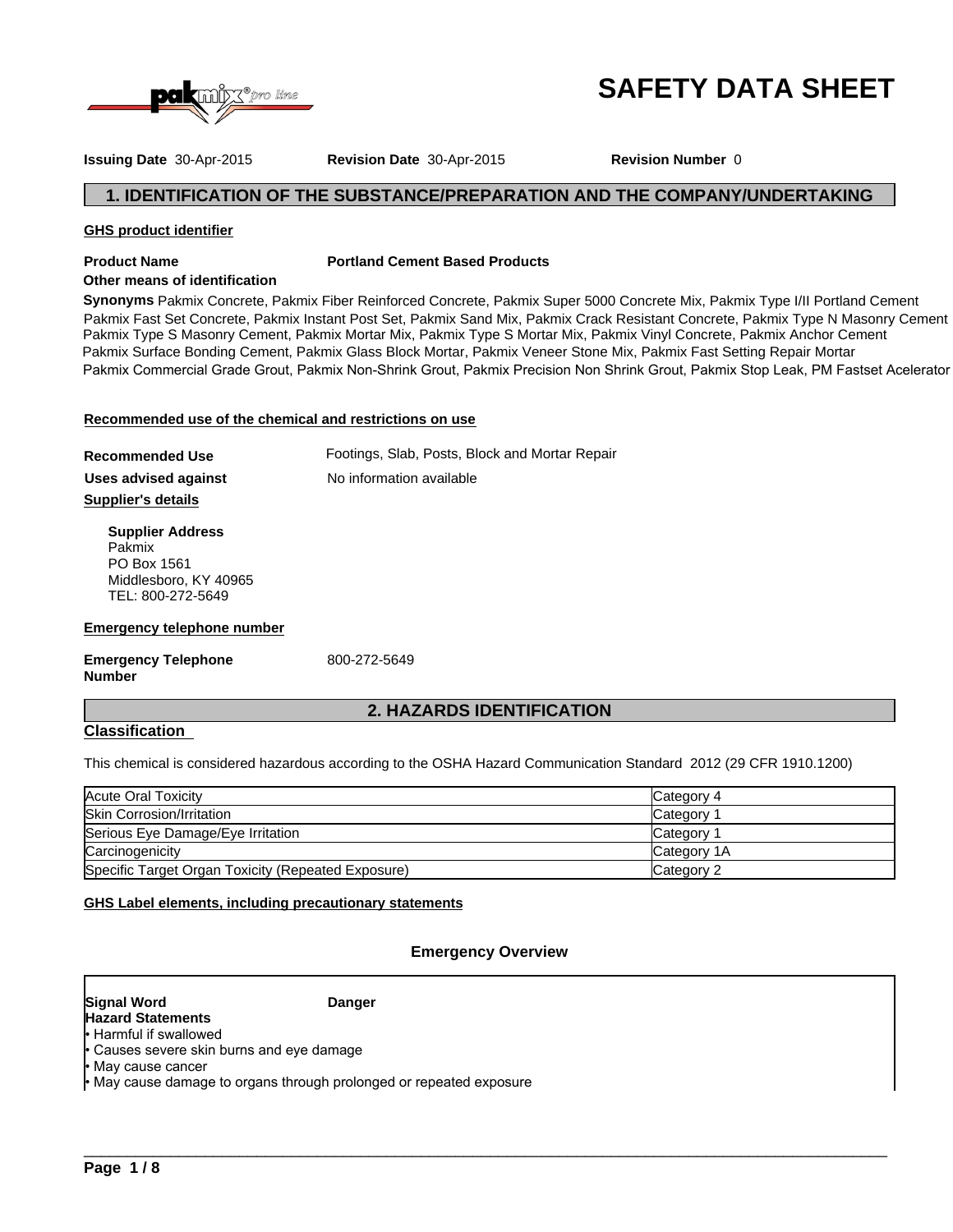

## **Precautionary Statements**

#### **Prevention**

- Wash face, hands and any exposed skin thoroughly after handling.
- Do not eat, drink or smoke when using this product.
- Obtain special instructions before use.
- Do not handle until all safety precautions have been read and understood.
- Use personal protective equipment as required.
- Wear eye/face protection.
- Do not breathe dust/fume/gas/mist/vapors/spray.

#### **General Advice**

- Immediately call a POISON CENTER or doctor/physician.
- Specific treatment (see supplemental first aid instructions on this label)

#### **Eyes**

• IF IN EYES: Rinse cautiously with water for several minutes. Remove contact lenses, if present and easy to do. Continue rinsing.

• Immediately call a POISON CENTER or doctor/physician.

#### **Skin**

- IF ON SKIN (or hair): Take off immediately all contaminated clothing. Rinse skin with water/shower.
- Wash contaminated clothing before reuse.

#### **Inhalation**

• IF INHALED: Remove victim to fresh air and keep at rest in a position comfortable for breathing.

#### **Ingestion**

- IF SWALLOWED: Call a POISON CENTER or doctor/physician if you feel unwell.
- Rinse mouth.
- Do NOT induce vomiting.

#### **Storage**

• Store locked up.

#### **Disposal**

• Dispose of contents/container to an approved waste disposal plant.

# **Hazard Not Otherwise Classified (HNOC)**

Not applicable

#### **Other information**

50% of the mixture consists of ingredient(s) of unknown toxicity.

# **3. COMPOSITION/INFORMATION ON INGREDIENTS**

**Synonyms** Pakmix Concrete, Pakmix Fiber Reinforced Concrete, Pakmix Super 5000 Concrete Mix, Pakmix Fast Set Concrete, Pakmix Instant Post Set, Pakmix Sand Mix

 $\overline{\phantom{a}}$  ,  $\overline{\phantom{a}}$  ,  $\overline{\phantom{a}}$  ,  $\overline{\phantom{a}}$  ,  $\overline{\phantom{a}}$  ,  $\overline{\phantom{a}}$  ,  $\overline{\phantom{a}}$  ,  $\overline{\phantom{a}}$  ,  $\overline{\phantom{a}}$  ,  $\overline{\phantom{a}}$  ,  $\overline{\phantom{a}}$  ,  $\overline{\phantom{a}}$  ,  $\overline{\phantom{a}}$  ,  $\overline{\phantom{a}}$  ,  $\overline{\phantom{a}}$  ,  $\overline{\phantom{a}}$ 

| Chemical<br>ਾਂ Name | л,<br>-N0<br>-              | $\frac{9}{6}$<br>W۵<br>∵an⊾ | secret<br><b>Tade</b> |
|---------------------|-----------------------------|-----------------------------|-----------------------|
| Quartz              | $\sim$ $\sim$<br>14808-60-1 | 70<br>40 <sup>5</sup>       |                       |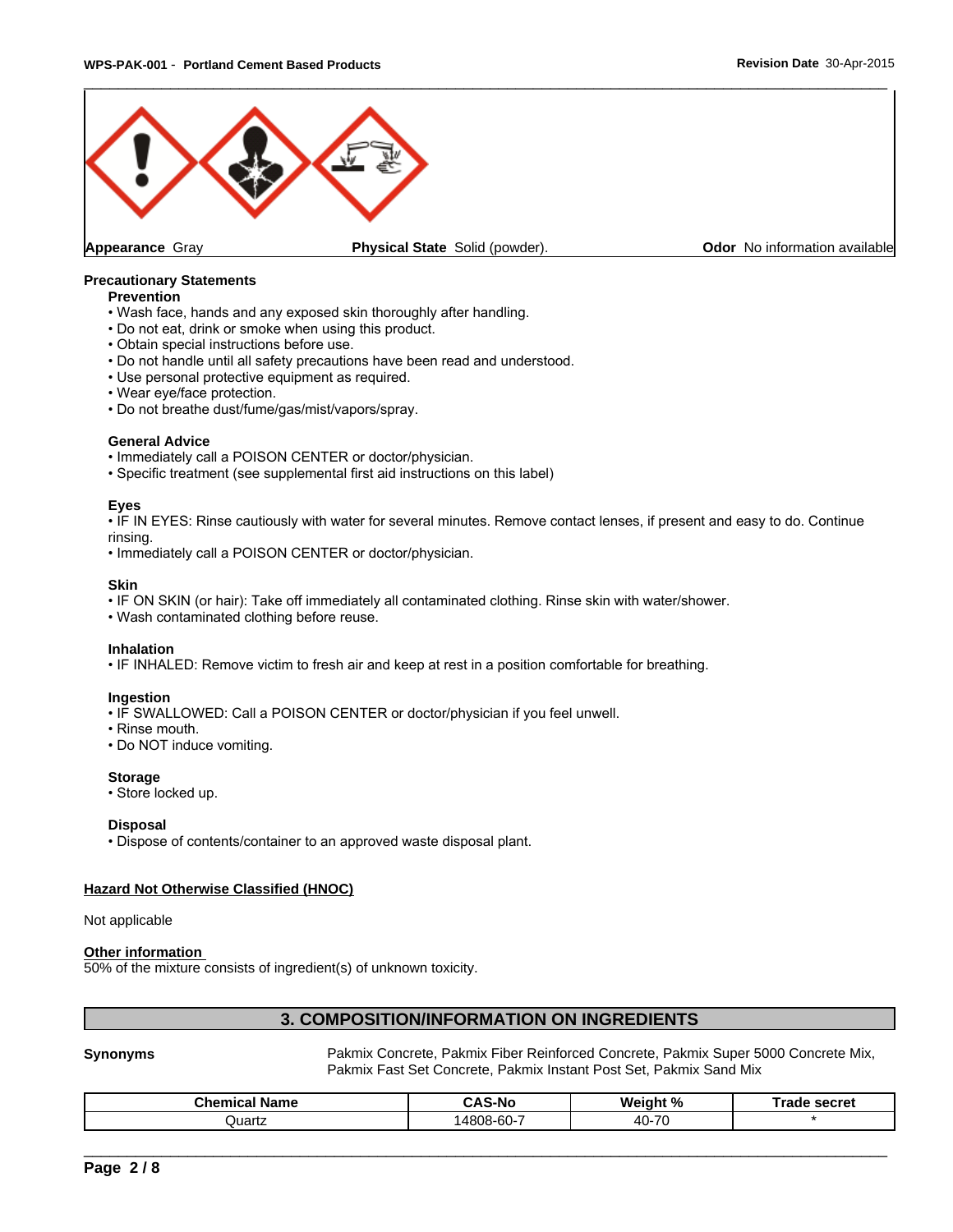#### \_\_\_\_\_\_\_\_\_\_\_\_\_\_\_\_\_\_\_\_\_\_\_\_\_\_\_\_\_\_\_\_\_\_\_\_\_\_\_\_\_\_\_\_\_\_\_\_\_\_\_\_\_\_\_\_\_\_\_\_\_\_\_\_\_\_\_\_\_\_\_\_\_\_\_\_\_\_\_\_\_\_\_\_\_\_\_\_\_\_\_\_\_ **WPS-PAK-001** - **Portland Cement Based Products Revision Date** 30-Apr-2015

| Portland cement       | 65997-15-1 | $10 - 30$ |  |
|-----------------------|------------|-----------|--|
| Silica                | 7631-86-9  | $5 - 15$  |  |
| Limestone             | 1317-65-3  |           |  |
| Gypsum (Ca(SO4).2H2O) | 13397-24-5 |           |  |
| Aluminum oxide        | 1344-28-1  |           |  |

*\* Where range is displayed, the exact percentage (concentration) of composition has been withheld as a trade secret.*

# **4. FIRST AID MEASURES**

# **Description of necessary first-aid measures**  Immediate medical attention is required. Show this safety data sheet to the doctor in attendance. **Eye Contact Exercise 20 Rinse immediately with plenty of water, also under the eyelids, for at least 15 minutes.** Immediate medical attention is required. **Skin Contact** With Soap and plenty of water removing all contaminated clothes and plenty of water removing all contaminated clothes and shoes. Immediate medical attention is required. **Inhalation** Move to fresh air. If breathing is difficult, give oxygen. If symptoms persist, call a physician. **Ingestion Rinse mouth. Drink plenty of water. Do NOT induce vomiting. Never give anything by mouth** to an unconscious person. If symptoms persist, call a physician. **Protection of First-aiders** Use personal protective equipment. Avoid contact with skin, eyes and clothing. **Most important symptoms/effects, acute and delayed Most Important Symptoms/Effects** Corrosive Serious eye irritation or damage. Skin irritation

### **Indication of immediate medical attention and special treatment needed, if necessary**

**Notes to Physician** Treat symptomatically.

# **5. FIRE-FIGHTING MEASURES**

#### **Suitable Extinguishing Media**

Use extinguishing measures that are appropriate to local circumstances and the surrounding environment.

#### **Unsuitable Extinguishing Media** No information available.

# **Specific Hazards Arising from the Chemical**

Avoid dust formation.

**Explosion Data Sensitivity to Mechanical Impact None.** None. **Sensitivity to Static Discharge Mone.** None.

#### **Protective Equipment and Precautions for Firefighters**

As in any fire, wear self-contained breathing apparatus pressure-demand, MSHA/NIOSH (approved or equivalent) and full protective gear.

# **6. ACCIDENTAL RELEASE MEASURES**

#### **Personal precautions, protective equipment and emergency procedures**

| Avoid contact with skin, eyes and clothing. Use personal protective equipment. Avoid dust<br>formation. Avoid inhalation of dust. Ensure adequate ventilation. |
|----------------------------------------------------------------------------------------------------------------------------------------------------------------|
|                                                                                                                                                                |
| See Section 12 for additional Ecological Information.                                                                                                          |
|                                                                                                                                                                |
|                                                                                                                                                                |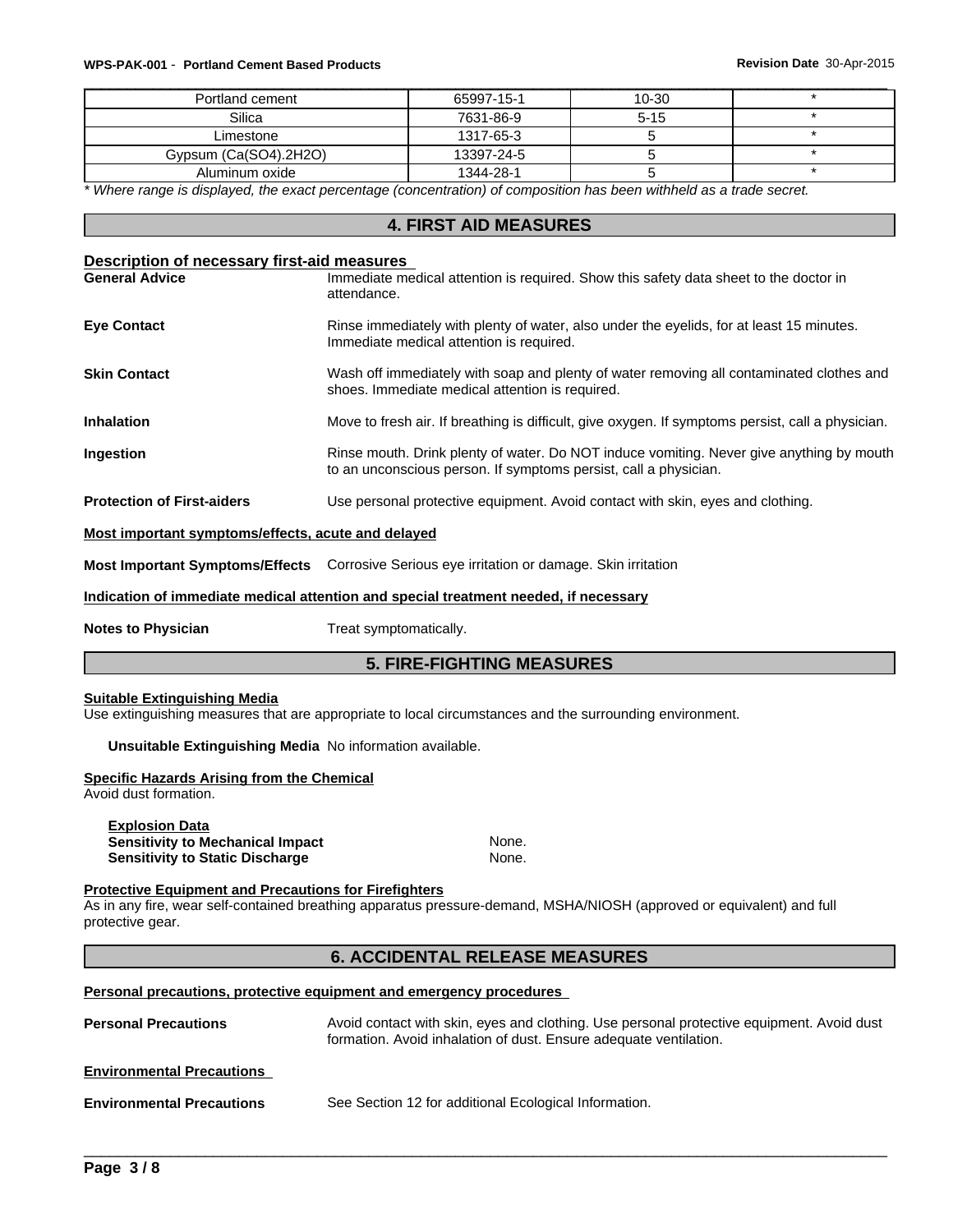# **Methods and materials for containment and cleaning up**

| Prevent further leakage or spillage if safe to do so.<br><b>Methods for Containment</b>                                                                      |                                                                                                                                                                                                                                                                                                                                                                        |  |
|--------------------------------------------------------------------------------------------------------------------------------------------------------------|------------------------------------------------------------------------------------------------------------------------------------------------------------------------------------------------------------------------------------------------------------------------------------------------------------------------------------------------------------------------|--|
| <b>Methods for Cleaning Up</b><br>Avoid dust formation. Clean up promptly by scoop or vacuum. Dispose of promptly. Clean<br>contaminated surface thoroughly. |                                                                                                                                                                                                                                                                                                                                                                        |  |
|                                                                                                                                                              | <b>7. HANDLING AND STORAGE</b>                                                                                                                                                                                                                                                                                                                                         |  |
| <b>Precautions for safe handling</b>                                                                                                                         |                                                                                                                                                                                                                                                                                                                                                                        |  |
| <b>Handling</b>                                                                                                                                              | Handle in accordance with good industrial hygiene and safety practice. Avoid dust<br>formation. Do not breathe dust. Use only in area provided with appropriate exhaust<br>ventilation. In case of insufficient ventilation, wear suitable respiratory equipment. Avoid<br>contact with skin, eyes and clothing. Wear personal protective equipment. Do not eat, drink |  |

or smoke during manufacturing use of this product. Do not take internally. Wash thoroughly

after handling. Remove and wash contaminated clothing before re-use.

# **Conditions for safe storage, including any incompatibilities**

| <b>Storage</b>               | Keep container tightly closed in a dry and well-ventilated place. |
|------------------------------|-------------------------------------------------------------------|
| <b>Incompatible Products</b> | Strong oxidizing agents. Acids. Phosphorus.                       |

# **8. EXPOSURE CONTROLS / PERSONAL PROTECTION**

# **Control parameters**

# **Exposure Guidelines**

| <b>Chemical Name</b>                | <b>ACGIH TLV</b>                                                                          | <b>OSHA PEL</b>                                                                                                                                                                                                                                                                 | <b>NIOSH IDLH</b>                                                                                     |
|-------------------------------------|-------------------------------------------------------------------------------------------|---------------------------------------------------------------------------------------------------------------------------------------------------------------------------------------------------------------------------------------------------------------------------------|-------------------------------------------------------------------------------------------------------|
| Quartz<br>14808-60-7                | TWA: $0.025$ mg/m <sup>3</sup> respirable<br>fraction                                     | 30/(%SiO2+2) mg/m <sup>3</sup> TWA, Total<br>Dust;250/%SiO2+5) mppcf TWA<br>respirable fraction; 10/(%SiO2+2)<br>mg/m <sup>3</sup> TWA, respirable<br>TWA: 0.1 mg/m <sup>3</sup> (vacated)                                                                                      | IDLH: 50 mg/m <sup>3</sup> respirable dust<br>TWA: 0.05 mg/m <sup>3</sup> respirable dust             |
| Portland cement<br>65997-15-1       | TWA: 1 mg/m <sup>3</sup> particulate matter<br>crystalline silica, respirable<br>fraction | TWA: $15 \text{ mg/m}^3$ total dust<br>containing no asbestos and <1% TWA: 5 mg/m <sup>3</sup> respirable fraction<br>(vacated) TWA: 10 mg/m <sup>3</sup> total<br>dust<br>(vacated) TWA: 5 mg/m <sup>3</sup><br>respirable fraction<br>TWA: 50 mppcf <1% Crystalline<br>silica | IDLH: 5000 mg/m <sup>3</sup><br>TWA: 10 $mq/m3$ total dust<br>TWA: $5 \text{ mg/m}^3$ respirable dust |
| Silica<br>7631-86-9                 | $\sim$                                                                                    | (vacated) TWA: 6 mg/m <sup>3</sup><br>$< 1\%$<br>Crystalline silica<br>TWA: 20 mppcf<br>(80)/(% SiO2) mg/m <sup>3</sup> TWA                                                                                                                                                     | IDLH: 3000 mg/m <sup>3</sup><br>TWA: $6 \text{ mg/m}^3$                                               |
| Limestone<br>1317-65-3              |                                                                                           | TWA: $15 \text{ mg/m}^3$<br>TWA: $5 \text{ mg/m}^3$<br>(vacated) TWA: 15 mg/m <sup>3</sup><br>(vacated) TWA: 5 mg/m <sup>3</sup>                                                                                                                                                | TWA: 5 mg/m <sup>3</sup> respirable dust<br>TWA: 10 mg/m <sup>3</sup> total dust                      |
| Gypsum (Ca(SO4).2H2O)<br>13397-24-5 | TWA: 10 mg/m <sup>3</sup> inhalable<br>fraction                                           | TWA: $15 \text{ mg/m}^3$ total dust<br>TWA: 5 mg/m <sup>3</sup> respirable fraction<br>(vacated) TWA: 15 mg/m <sup>3</sup> total<br>dust<br>(vacated) TWA: 5 mg/m <sup>3</sup><br>respirable fraction                                                                           | TWA: 10 mg/m <sup>3</sup> total dust<br>TWA: $5 \text{ mg/m}^3$ respirable dust                       |
| Aluminum oxide<br>1344-28-1         | TWA: 1 $mg/m3$ respirable fraction                                                        | TWA: 15 $mg/m3$ total dust<br>TWA: 5 mg/m <sup>3</sup> respirable fraction<br>(vacated) TWA: 10 mg/m <sup>3</sup> total<br>dust<br>(vacated) TWA: 5 mg/m <sup>3</sup><br>respirable fraction                                                                                    |                                                                                                       |

 $\overline{\phantom{a}}$  ,  $\overline{\phantom{a}}$  ,  $\overline{\phantom{a}}$  ,  $\overline{\phantom{a}}$  ,  $\overline{\phantom{a}}$  ,  $\overline{\phantom{a}}$  ,  $\overline{\phantom{a}}$  ,  $\overline{\phantom{a}}$  ,  $\overline{\phantom{a}}$  ,  $\overline{\phantom{a}}$  ,  $\overline{\phantom{a}}$  ,  $\overline{\phantom{a}}$  ,  $\overline{\phantom{a}}$  ,  $\overline{\phantom{a}}$  ,  $\overline{\phantom{a}}$  ,  $\overline{\phantom{a}}$ 

**Appropriate engineering controls**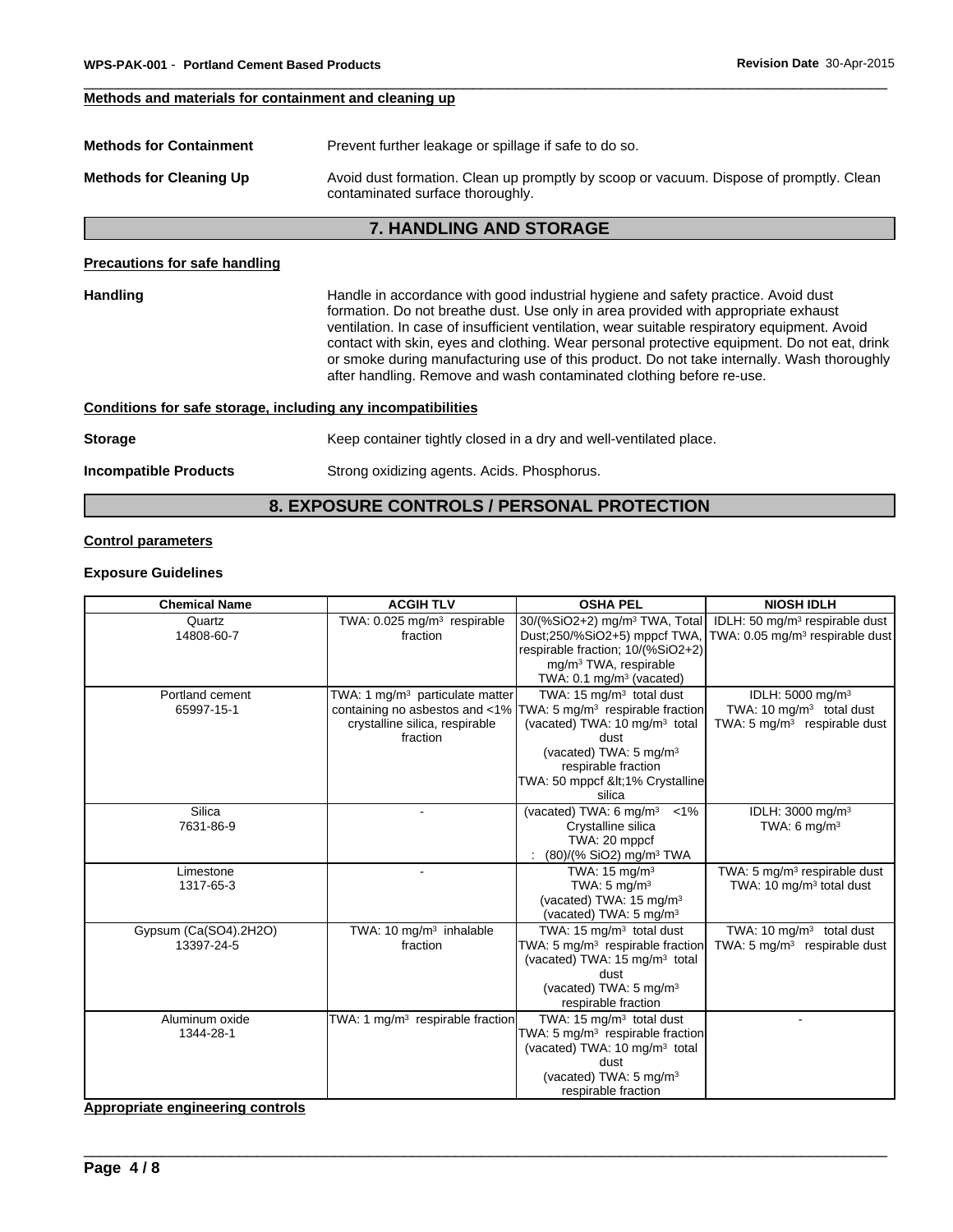| <b>Engineering Measures</b>                                                                    | Showers<br>Eyewash stations<br>Ventilation systems                                                                                                                                                                                                                                                                             |  |
|------------------------------------------------------------------------------------------------|--------------------------------------------------------------------------------------------------------------------------------------------------------------------------------------------------------------------------------------------------------------------------------------------------------------------------------|--|
|                                                                                                | Individual protection measures, such as personal protective equipment                                                                                                                                                                                                                                                          |  |
| <b>Eye/Face Protection</b><br><b>Skin and Body Protection</b><br><b>Respiratory Protection</b> | Tightly fitting safety goggles.<br>Lightweight protective clothing. Protective gloves.<br>A system of local and/or general exhaust is recommended to keep employee exposures as<br>low as possible If exposure limits are exceeded or irritation is experienced, NIOSH/MSHA<br>approved respiratory protection should be worn. |  |
| <b>Hygiene Measures</b>                                                                        | Provide regular cleaning of equipment, work area and clothing. Remove contaminated<br>clothing and protective equipment before entering eating or smoking areas.                                                                                                                                                               |  |

# **9. PHYSICAL AND CHEMICAL PROPERTIES**

# **Information on basic physical and chemical properties**

| <b>Physical State</b>                                   | Solid (powder)           | Appearance            | Gray                     |
|---------------------------------------------------------|--------------------------|-----------------------|--------------------------|
| Odor                                                    | No information available | <b>Odor Threshold</b> | No information available |
| <b>Property</b>                                         | Values                   | Remarks/ - Method     |                          |
| рH                                                      | 13                       | None known            |                          |
| <b>Melting Point/Range</b>                              | >1482.2 °C / >2700 °F    | None known            |                          |
| <b>Boiling Point/Boiling Range</b>                      | > 1482.2 °C / >2700 °F   | None known            |                          |
| <b>Flash Point</b>                                      | No data available        | None known            |                          |
| <b>Evaporation rate</b>                                 | No data available        | None known            |                          |
| Flammability (solid, gas)                               | No data available        | None known            |                          |
| <b>Flammability Limits in Air</b>                       |                          |                       |                          |
| upper flammability limit                                | No data available        |                       |                          |
| lower flammability limit                                | No data available        |                       |                          |
| <b>Vapor Pressure</b>                                   | No data available        | None known            |                          |
| <b>Vapor Density</b>                                    | No data available        | None known            |                          |
| <b>Specific Gravity</b>                                 | $2.6 - 3.15$             | None known            |                          |
| <b>Water Solubility</b>                                 | Slightly soluble         | None known            |                          |
| Solubility in other solvents                            | $0$ g/l.                 | None known            |                          |
| Partition coefficient: n-octanol/waterNo data available |                          | None known            |                          |
| <b>Autoignition Temperature</b>                         | No data available        | None known            |                          |
| <b>Decomposition Temperature</b>                        | No data available        | None known            |                          |
| <b>Viscosity</b>                                        | No data available        | None known            |                          |
| <b>Flammable Properties</b>                             | Not flammable            |                       |                          |
| <b>Explosive Properties</b>                             | No data available        |                       |                          |
| <b>Oxidizing Properties</b>                             | No data available        |                       |                          |
| <b>Other information</b>                                |                          |                       |                          |
| <b>VOC Content (%)</b>                                  | No data available        |                       |                          |
|                                                         |                          |                       |                          |

# **10. STABILITY AND REACTIVITY**

 $\overline{\phantom{a}}$  ,  $\overline{\phantom{a}}$  ,  $\overline{\phantom{a}}$  ,  $\overline{\phantom{a}}$  ,  $\overline{\phantom{a}}$  ,  $\overline{\phantom{a}}$  ,  $\overline{\phantom{a}}$  ,  $\overline{\phantom{a}}$  ,  $\overline{\phantom{a}}$  ,  $\overline{\phantom{a}}$  ,  $\overline{\phantom{a}}$  ,  $\overline{\phantom{a}}$  ,  $\overline{\phantom{a}}$  ,  $\overline{\phantom{a}}$  ,  $\overline{\phantom{a}}$  ,  $\overline{\phantom{a}}$ 

# **Reactivity**

No data available.

# **Chemical stability**

Stable under recommended storage conditions.

# **Possibility of hazardous reactions**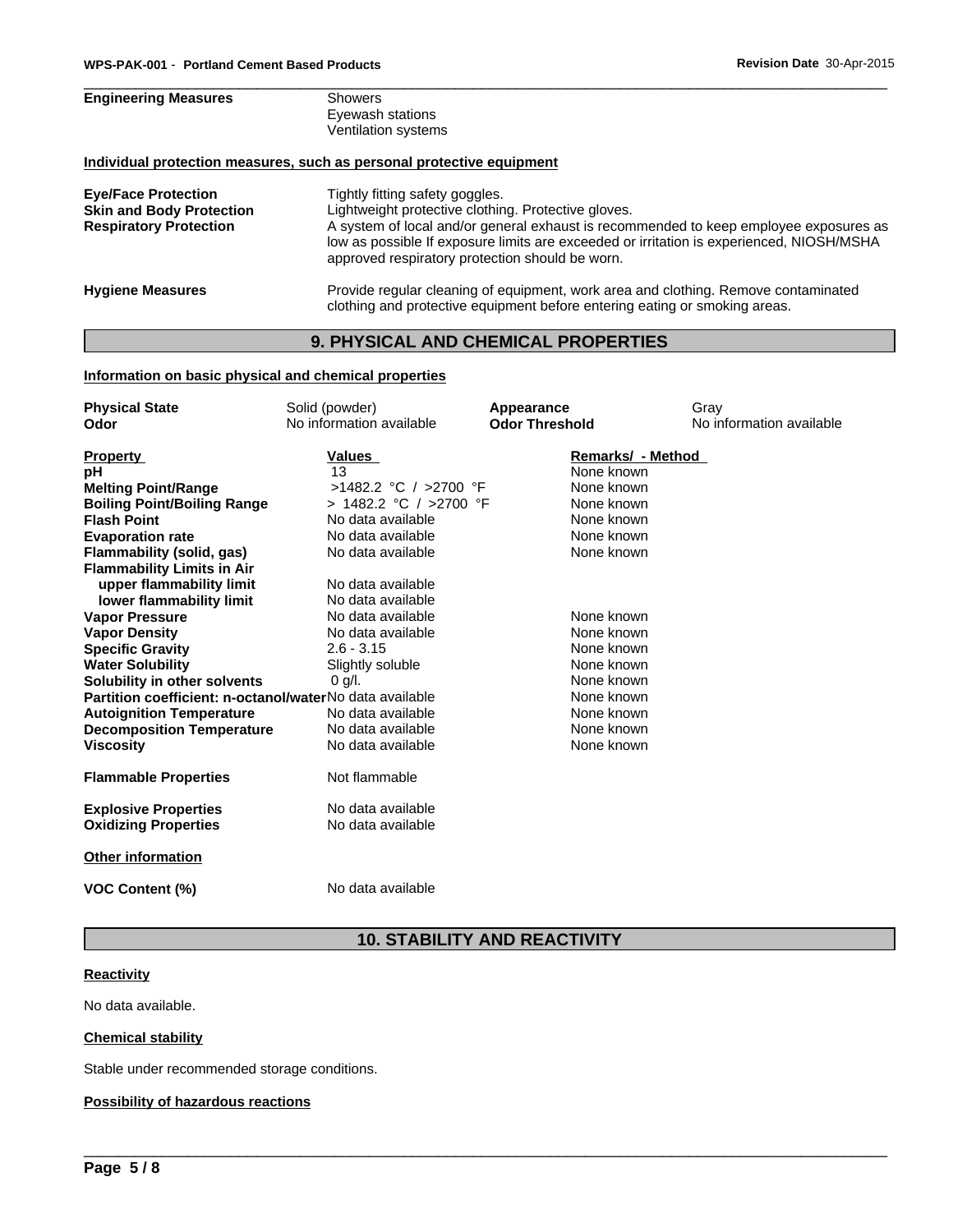None under normal processing.

#### **Hazardous Polymerization**

Hazardous polymerization does not occur.

#### **Conditions to avoid**

Dust formation. Incompatible products.

#### **Incompatible materials**

Strong oxidizing agents. Acids. Phosphorus.

#### **Hazardous decomposition products**

Silicon oxides. Calcium oxides

# **11. TOXICOLOGICAL INFORMATION**

#### **Information on likely routes of exposure**

| <b>Product Information</b> |                                                                                            |
|----------------------------|--------------------------------------------------------------------------------------------|
| <b>Inhalation</b>          | Inhalation of dust in high concentration may cause irritation of respiratory system.       |
| <b>Eye Contact</b>         | Corrosive to the eyes and may cause severe damage including blindness. Causes serious      |
|                            | eye damage. Dust contact with the eyes can lead to mechanical irritation.                  |
| <b>Skin Contact</b>        | Corrosive. Dusts may cause mechanical irritation. May cause severe irritation and possibly |
|                            | burns, especially in contact with broken skin.                                             |
| Ingestion                  | Harmful if swallowed. Ingestion of corrosive substances can cause burns of the upper       |
|                            | digestive and respiratory tract.                                                           |

#### **Symptoms related to the physical, chemical and toxicological characteristics**

| Symptoms | No information available. |
|----------|---------------------------|
|----------|---------------------------|

# **Delayed and immediate effects and also chronic effects from short and long term exposure**

| Sensitization     | No information available.                                                                   |
|-------------------|---------------------------------------------------------------------------------------------|
| Mutaqenic Effects | No information available.                                                                   |
| Carcinogenicity   | The table below indicates whether each agency has listed any ingredient as a carcinogen.    |
|                   | Crystalline silica (quartz) has been classified by the International Agency for Research on |
|                   | Cancer (IARC) as a known human carcinogen (Group 1).                                        |

| <b>Chemical Name</b> | <b>ACGIH</b>             | <b>IARC</b> | ---          | $\sim$ un<br>יוסט |
|----------------------|--------------------------|-------------|--------------|-------------------|
| Quartz               | $\overline{\phantom{a}}$ | Group       | <b>Known</b> |                   |
| $\sim$<br>Silica     |                          | Group<br>.  |              |                   |

**ACGIH: (American Conference of Governmental Industrial Hygienists)** A2 - Suspected Human Carcinogen

#### **IARC: (International Agency for Research on Cancer)**

Group 1 - Carcinogenic to Humans Group 3 - Not Classifiable as to its Carcinogenicity to Humans

#### **NTP: (National Toxicity Program)**

Known - Known Carcinogen

**OSHA: (Occupational Safety & Health Administration)** X - Present

\_\_\_\_\_\_\_\_\_\_\_\_\_\_\_\_\_\_\_\_\_\_\_\_\_\_\_\_\_\_\_\_\_\_\_\_\_\_\_\_\_\_\_\_\_\_\_\_\_\_\_\_\_\_\_\_\_\_\_\_\_\_\_\_\_\_\_\_\_\_\_\_\_\_\_\_\_\_\_\_\_\_\_\_\_\_\_\_\_\_\_\_\_ **Reproductive Toxicity** No information available.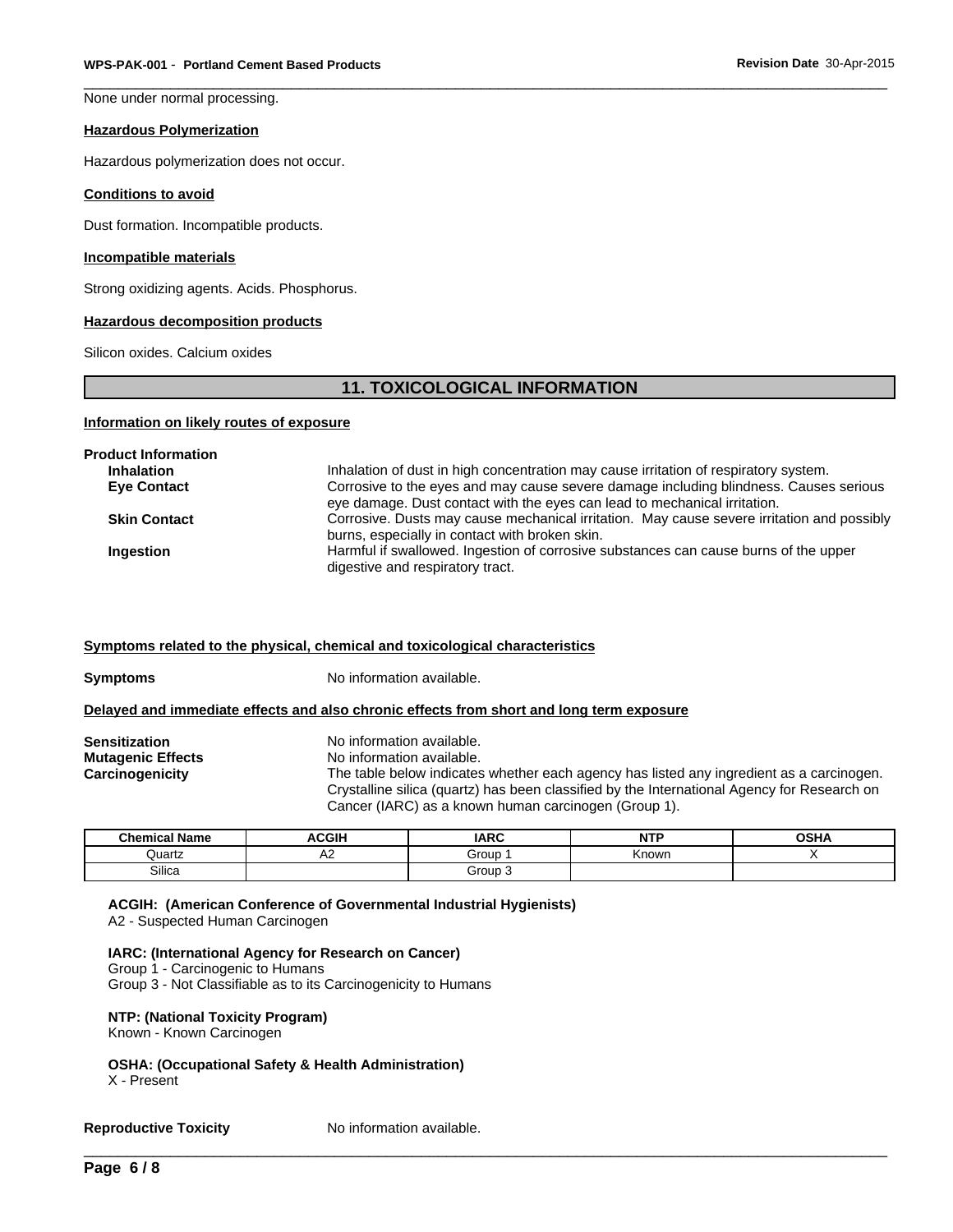| <b>STOT - single exposure</b>   | No information available.                                                                                                                                                                                                                                                    |
|---------------------------------|------------------------------------------------------------------------------------------------------------------------------------------------------------------------------------------------------------------------------------------------------------------------------|
| <b>STOT - repeated exposure</b> | May cause damage to organs through prolonged or repeated exposure.                                                                                                                                                                                                           |
| <b>Chronic Toxicity</b>         | Inhalation overexposure to free crystalline silica may cause delayed lung injury including<br>silicosis, a disabling and potentially fatal lung disease. Inhalation exposure to respirable<br>levels of crystalline silica may cause respiratory impairment and lung damage. |
| <b>Aspiration Hazard</b>        | No information available.                                                                                                                                                                                                                                                    |

# **Numerical measures of toxicity - Product**

**Acute Toxicity** 50% of the mixture consists of ingredient(s) of unknown toxicity. *The following values are calculated based on chapter 3.1 of the GHS document:* LD50 Oral **LD50** Oral **EXECUTE:** 607 mg/kg; Acute toxicity estimate

# **12. ECOLOGICAL INFORMATION**

# **Ecotoxicity**

The environmental impact of this product has not been fully investigated.

| <b>Chemical Name</b>        | <b>Toxicity to Algae</b>                                      | <b>Toxicity to Fish</b>                                | Toxicity to<br><b>Microorganisms</b> | Daphnia Magna (Water<br>Flea)                  |
|-----------------------------|---------------------------------------------------------------|--------------------------------------------------------|--------------------------------------|------------------------------------------------|
| Silica<br>7631-86-9         | EC50 72 h: = 440 mg/L<br>(Pseudokirchneriella<br>subcapitata) | LC50 96 h: = 5000 mg/L<br>static (Brachydanio rerio)   |                                      | EC50 48 h: = 7600 mg/L<br>(Ceriodaphnia dubia) |
| Aluminum oxide<br>1344-28-1 |                                                               | $LC50$ 96 h: $> 100$ mg/L<br>semistatic (Salmo trutta) |                                      | LC50 48 h: $> 100$ mg/L<br>(daphnia magna)     |

**Persistence and Degradability** No information available.

**Bioaccumulation** No information available.

# **Other Adverse Effects**

No information available.

# **13. DISPOSAL CONSIDERATIONS**

Waste Disposal Methods **Dispose of in accordance with federal**, state, and local regulations

**Contaminated Packaging Do not re-use empty containers.** 

# **14. TRANSPORT INFORMATION**

**DOT** Not regulated

# **15. REGULATORY INFORMATION**

# **International Inventories**

# **Legend**

**TSCA** - United States Toxic Substances Control Act Section 8(b) Inventory **DSL/NDSL** - Canadian Domestic Substances List/Non-Domestic Substances List

# **U.S. Federal Regulations**

Section 313 of Title III of the Superfund Amendments and Reauthorization Act of 1986 (SARA). This product does not contain any chemicals which are subject to the reporting requirements of the Act and Title 40 of the Code of Federal Regulations, Part 372.

 $\overline{\phantom{a}}$  ,  $\overline{\phantom{a}}$  ,  $\overline{\phantom{a}}$  ,  $\overline{\phantom{a}}$  ,  $\overline{\phantom{a}}$  ,  $\overline{\phantom{a}}$  ,  $\overline{\phantom{a}}$  ,  $\overline{\phantom{a}}$  ,  $\overline{\phantom{a}}$  ,  $\overline{\phantom{a}}$  ,  $\overline{\phantom{a}}$  ,  $\overline{\phantom{a}}$  ,  $\overline{\phantom{a}}$  ,  $\overline{\phantom{a}}$  ,  $\overline{\phantom{a}}$  ,  $\overline{\phantom{a}}$ 

# **SARA 311/312 Hazard Categories**